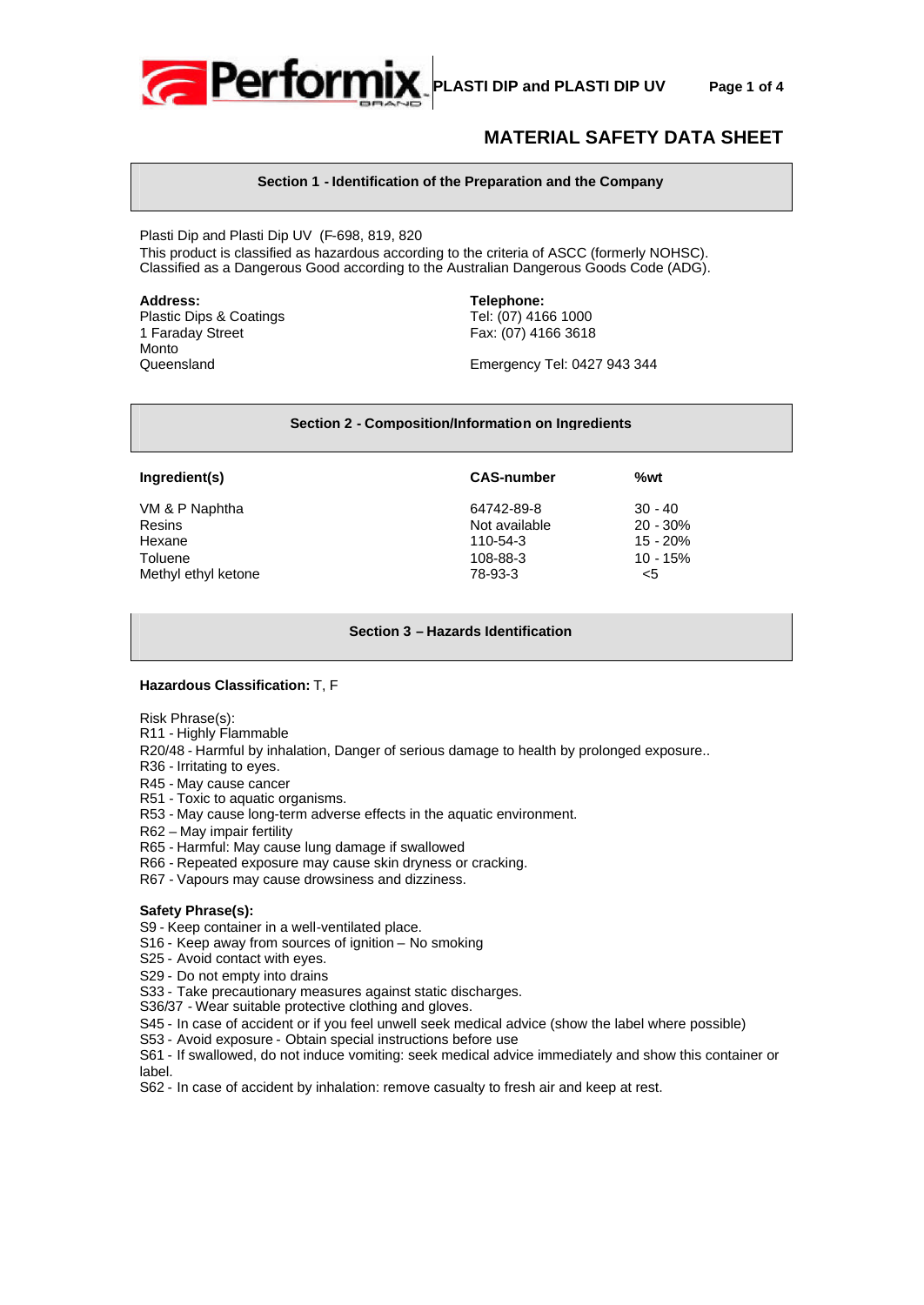

# **Section 4 – First Aid Measures**

#### **Ingestion:**

NEVER GIVE AN UNCONSCIOUS PERSON ANYTHING TO DRINK NOR ATTEMPT TO INDUCE VOMITING. If the person is conscious, rinse mouth out with water ensuring that mouth wash is not swallowed. Give about 250mL (2 glasses) of water to drink. DO NOT attempt to induce vomiting. Seek URGENT medical attention. For advice, contact a Poisons Information Centre (phone eg Australia 131 126; New Zealand 0800 764 766).

#### **Inhalation:**

Remove to fresh air. Keep warm and at rest. If breathing is laboured, hold in a half upright position (this assists respiration). Apply artificial respiration if breathing has stopped. Seek URGENT medical attention for all but the most minor cases of over-exposure.

#### **Eye Contact:**

If in eyes, IMMEDIATELY hold eyelids apart and flush the eye continuously with running water. Seek medical attention. Continue flushing until advised to stop by the Poisons Information Centre or a doctor, or for at least 15 minutes.

# **Skin Contact:**

Remove contaminated clothing. Rinse the affected area with water then wash thoroughly with soap and water. Use water alone, if soap is unavailable. Seek medical attention if any soreness or inflammation of the skin persists or develops later. Launder affected clothing before re-use.

# **Advice to Doctor:**

Treat symptomatically

#### **Section 5 – Fire Fighting Measures**

Highly flammable. Keep away from sources of ignition such as open flames, sparks, hot surfaces or burning cigarettes. Sealed containers may explode if heated.

In case of fire, wear self contained breathing apparatus. If possible remove containers from the vicinity of the fire. Otherwise keep containers as cool as possible by spraying with water, from a protected position.

Extinguish using carbon dioxide, dry chemical or foam. Water jets are not suitable for fire fighting

# **Section 6 – Accidental Release Measures**

Eliminate ignition sources. Vapours are heavier than air and may travel considerable distances to sources of ignition. Wear protective equipment as specified for handling. Increase the ventilation if it is possible to do so. Prevent entry into waterways. Cover with an absorbent such as earth, sand or a commercial oil absorber. Sweep up and collect. Leave to stand in a well ventilated (preferably outdoor) area where the solvent can evaporate safely. Dispose of residue to approved land-fill.

# **Section 7 – Handling and Storage**

#### **Storage:**

Store in a flammable liquids area, out of direct sunlight in a cool well ventilated area. Higher temperatures may cause pressure build up inside containers. Protect containers against physical damage.

#### **Handling:**

Vapours are heavier than air and may spread along floors. Vapours may form explosive mixtures with air. Provide adequate ventilation. Avoid vapour concentrations above the exposure standards. Avoid inhalation of vapour and spray mist. Avoid skin and eye contact. Keep away from sources of ignition – No smoking. For Personal Protective Equipment (PPE), see Section 8.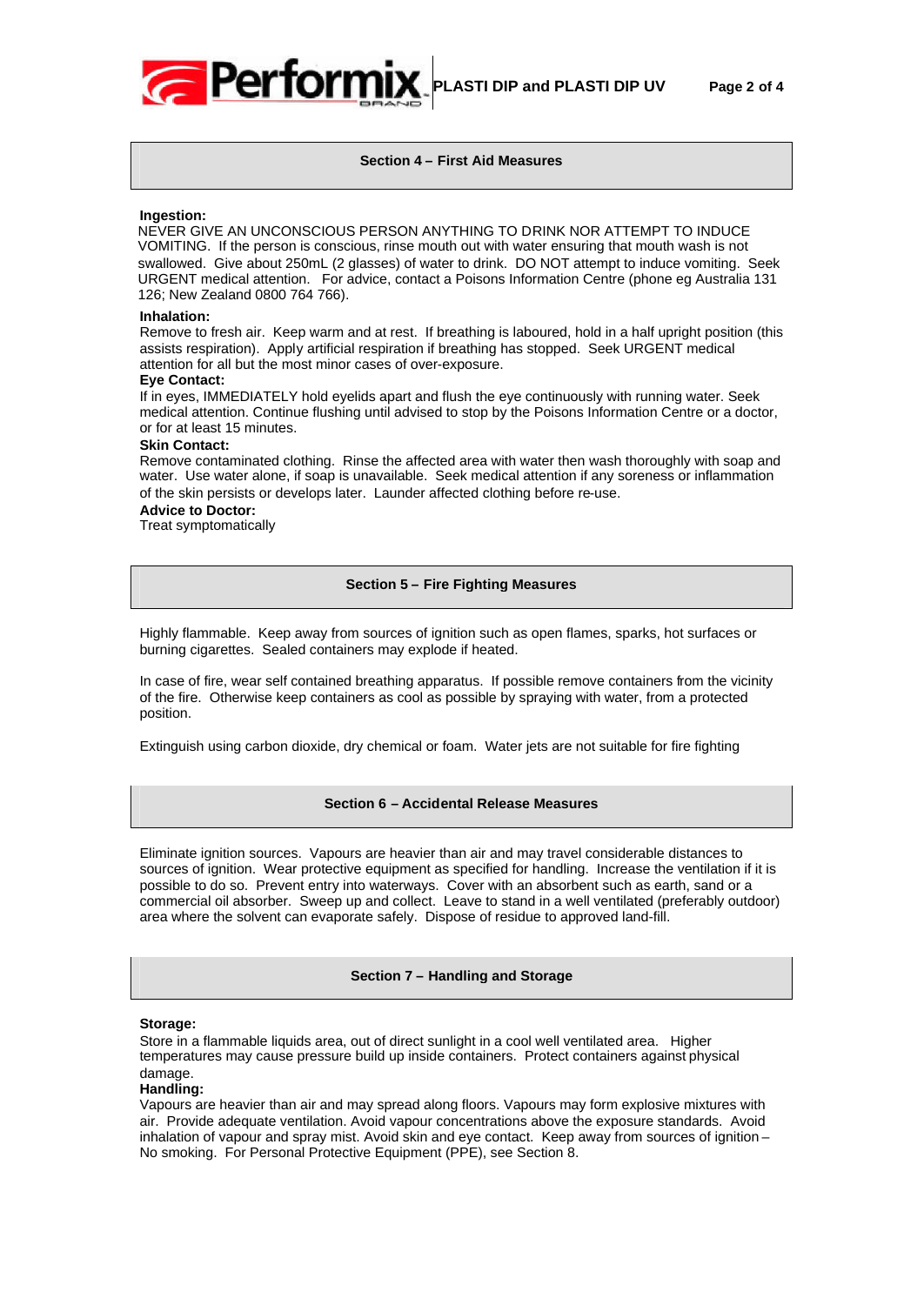

# **Section 8 – Exposure Controls/Personal Protection**

**Exposure standards:** Exposure standards have not been allocated to this product. Information for ingredients is:

| <b>VM&amp;P Naphtha</b>    | None allocated                      |
|----------------------------|-------------------------------------|
| Hexane (n-Hexane)          | TWA: 20 ppm 72 mg/m <sup>3</sup>    |
| <b>Toluene</b>             | TWA: 50 ppm, 191 mg/m <sup>3</sup>  |
|                            | STEL: 150 ppm 574 mg/m <sup>3</sup> |
| <b>Methyl Ethyl Ketone</b> | TWA: 150 ppm 445 mg/m3              |
|                            | STEL: 300 ppm 890 mg/m3             |

Exposure standards represent airborne concentrations of individual chemical substances which, according to current knowledge, should neither impair the health nor cause undue discomfort to nearly all workers. Exposure standard may be either a time-weighted average (TWA), a short term exposure limit (STEL) or a peak level.

### **Engineering Controls:**

Product may generate high vapour levels in confined or poorly ventilated areas.

Ventilation requirements depend on the quantity of product in use. General (mechanical) ventilation may be adequate for minor use but ventilation must be sufficient to maintain vapour levels below the appropriate exposure standard and fan forced or local exhaust ventilation may be required if using large amounts of this product in a poorly ventilated area.

#### **Personal Protection:**

Safety glasses and PVC, neoprene, nitrile or butyl rubber gloves should be worn, if necessary to prevent skin contact. A half face respirator with organic solvent vapour filter may be required in poorly ventilated conditions. In confined spaces use air supplied breathing apparatus. N.B. TAKE THE LIMITS OF ABSORPTION CAPACITY INTO ACCOUNT. CHANGE FILTERS REGULARLY.

#### **Section 9 – Physical and Chemical Properties**

**Appearance:** Various colours, honey like liquid with solvent odour **Specific gravity (H20 = 1):** 0.79 – 0.83 **Boiling Point:** 65 - 141°C **Solubility in Water:** Insoluble **Vapour Pressure:** 125mmHg @ 20°C **Vapour density (Air = 1):** Heavier than air. **Flash Point**: 23°C **Method)** TCC **Explosive limits (% By Volume in Air):** 0.9 – 11.5 **% Volatile:** 72-75

#### **Section 10 – Stabilty and Reactivity**

Stable under recommended storage and handling conditions (refer to Section 7). If heated to decomposition or burned, the product may generate carbon monoxide, carbon dioxide, oxides of nitrogen and smoke.

Keep away from oxidising agents, strongly alkaline and acidic materials.

**Section 11 – Toxicological Information**

#### **Symptoms of Exposure:**

Exposure to solvent vapour concentrations in excess of the relevant exposure standards (see Section 8) may result in adverse health effects. Symptoms of over exposure include headache, drowsiness, fatigue, dizziness and in extreme cases, loss of consciousness. Prolonged contact may result in absorption through the skin.

#### **Chronic Health Effects**

Chronic exposure may result in damage to the liver, kidneys and central nervous system. Prolonged contact with skin may result in dermatitis.

n-Hexane can affect the peripheral nervous system and the effects are potentiated by concurrent exposure to other ingredients such as toluene.